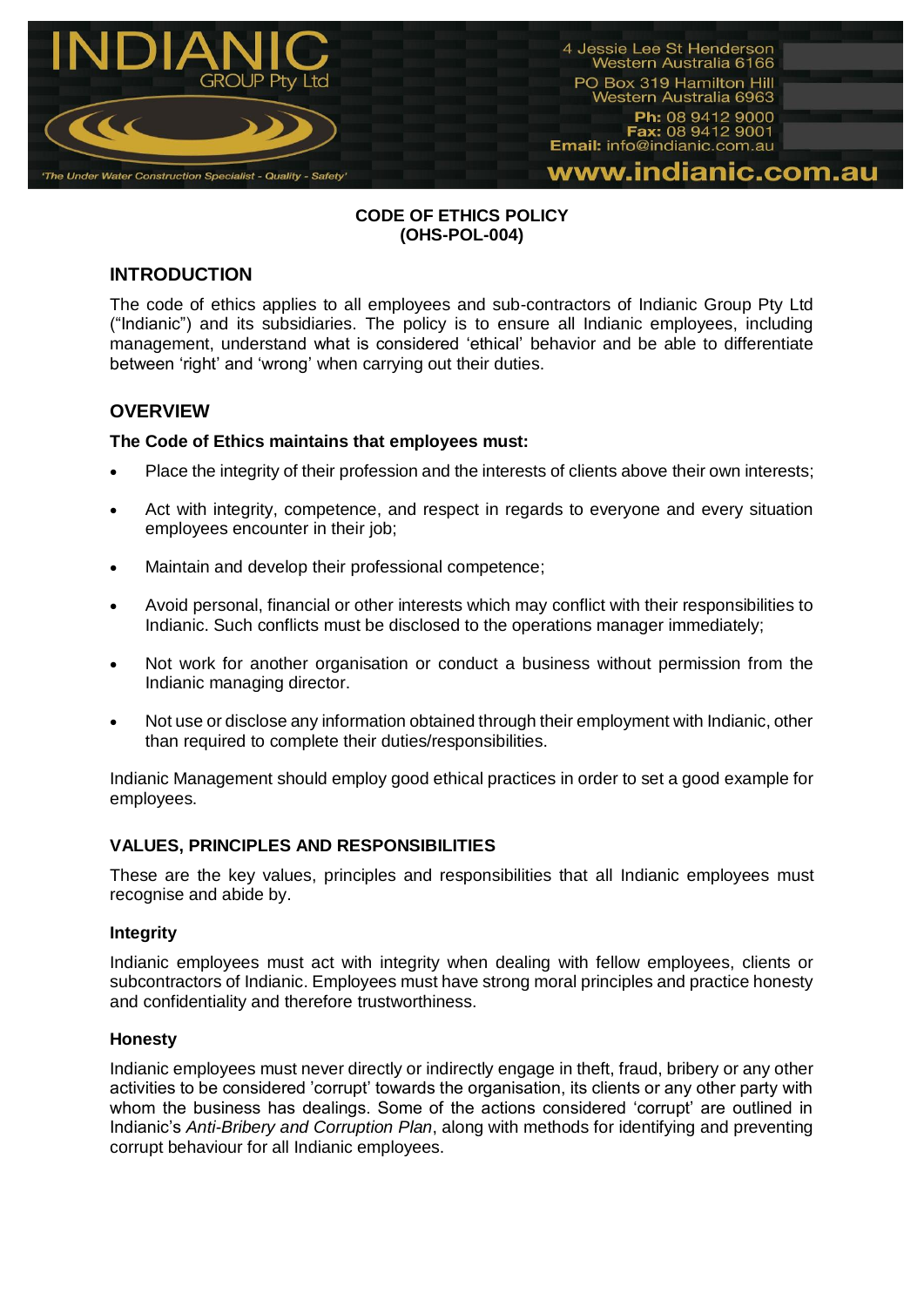#### **CODE OF ETHICS POLICY (OHS-POL-004)**

## **Respect**

Indianic employees must treat all fellow employees, clients and subcontractors with respect and dignity and provide a workplace free from bullying and harassment. Indianic values employees having respect for themselves and others. Respect includes respect for the environment; for other people's privacy, personal space and belongings; and for different viewpoints, philosophies, religions, genders, lifestyles, ethnic origins and physical abilities.

### **Environmental Awareness**

Indianic is committed to minimising the impact of Indianic activities on the environment. Pollution prevention is key to Indianic's approach to work, aiming to reduce the potential for pollution through increased efficiency of processes and reduction of source pollution. Indianic also aim to reduce, reuse and recycle where possible.

### **Quality Assurance**

Indianic management recognise that growth and prosperity depend on the provision of products and services which consistently meet or exceed client expectations when it comes to budgetary, time, specification, safety and environment etc.

Commitment to a process based quality management system is the key to achieving this objective.

## **Confidentiality**

Indianic employees must not use or disclose any information obtained through their employment with Indianic, other than when required to in order to complete their duties/responsibilities (i.e. information shall not be used to gain financial reward or other benefit or to take advantage of Indianic or an individual).

## **Anti-Discrimination**

Discrimination against Indianic employees, clients and subcontractors is strictly prohibited. Indianic employees must not discriminate against, bully or take adverse action against anyone involved with Indianic based on their gender, race, marital status, pregnancy, political opinion, religion or ethnicity.

## **Anti-Sexual Harassment**

Behaviour that is sexually offensive, humiliating, intimidating and/or frightening is unwelcome and unacceptable within Indianic. All identified incidents and reports of such behaviour will be taken extremely seriously and investigated in accordance with the *Western Australian Equal Opportunity Act 1984*.

## **Accountability**

Indianic employees are expected to carry out the duties and responsibilities outlined in their terms of employment. They must be accountable for their actions and decisions when carrying out work and have an obligation to report, explain and be answerable for consequences as a result of their mistakes or incompetence.

## **Competency**

Indianic employees must demonstrate competent decision making, resolutions and must not misrepresent their qualifications, training or experience. Employees must demonstrate that they can carry out the responsibilities outlined in their terms of employment successfully and properly.